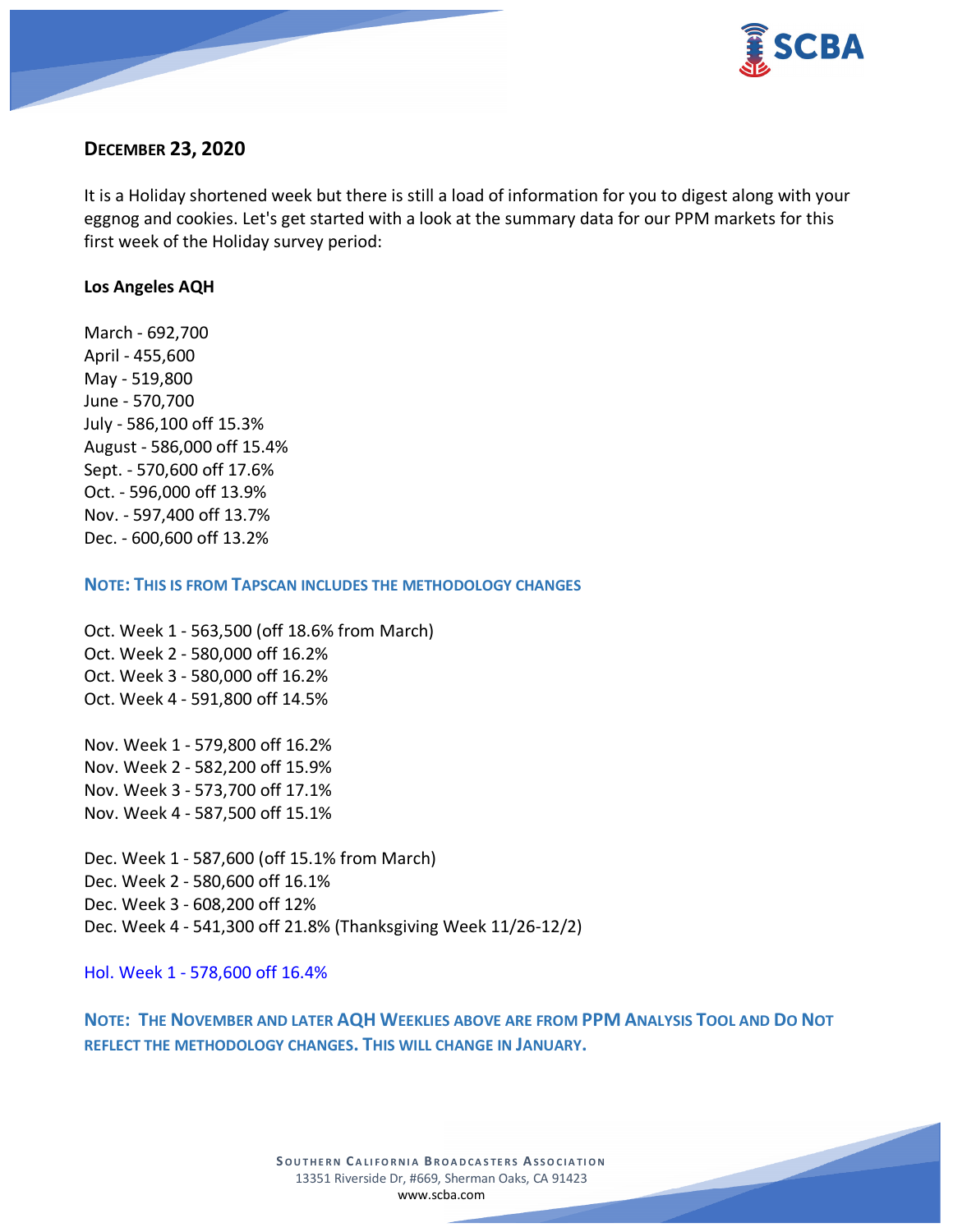

#### **Los Angeles Cume**

March - 10,611,300 April - 9,080,100 May - 9,572,200 June - 9,941,100 July - 10,089,600 off 4.9% August - 10,029,800 off 5.4% Sept. - 9,999,500 off 5.7% Oct. - 10,055,100 off 5.2% Nov. - 10,133,900 off 4.4% Dec. - 9,955,600 off 6.1%

Oct. Week 1 - 9,970,700 (Off 6% from March) Oct. Week 2 - 10,074,200 off 5% Oct. Week 3 - 10,155,500 off 4.6% Oct. Week 4 - 10,060,000 off 5.1%

Nov. Week 1 - 10,133,900 (off 4.4% from March) Nov. Week 2 - 10,216,200 off 3.7% Nov. Week 3 - 10,052,500 off 5.2% Nov. Week 4 - 10,132,900 off 4.5%

Dec. Week 1 - 9,880,500 (off 6.8% from March) Dec. Week 2 - 9,866,500 off 7% Dec. Week 3 - 10,080,100 off 5% Dec. Week 4 - 9,995,200 off 5.8%

Hol. Week 1 - 10,013,700 off 5.6%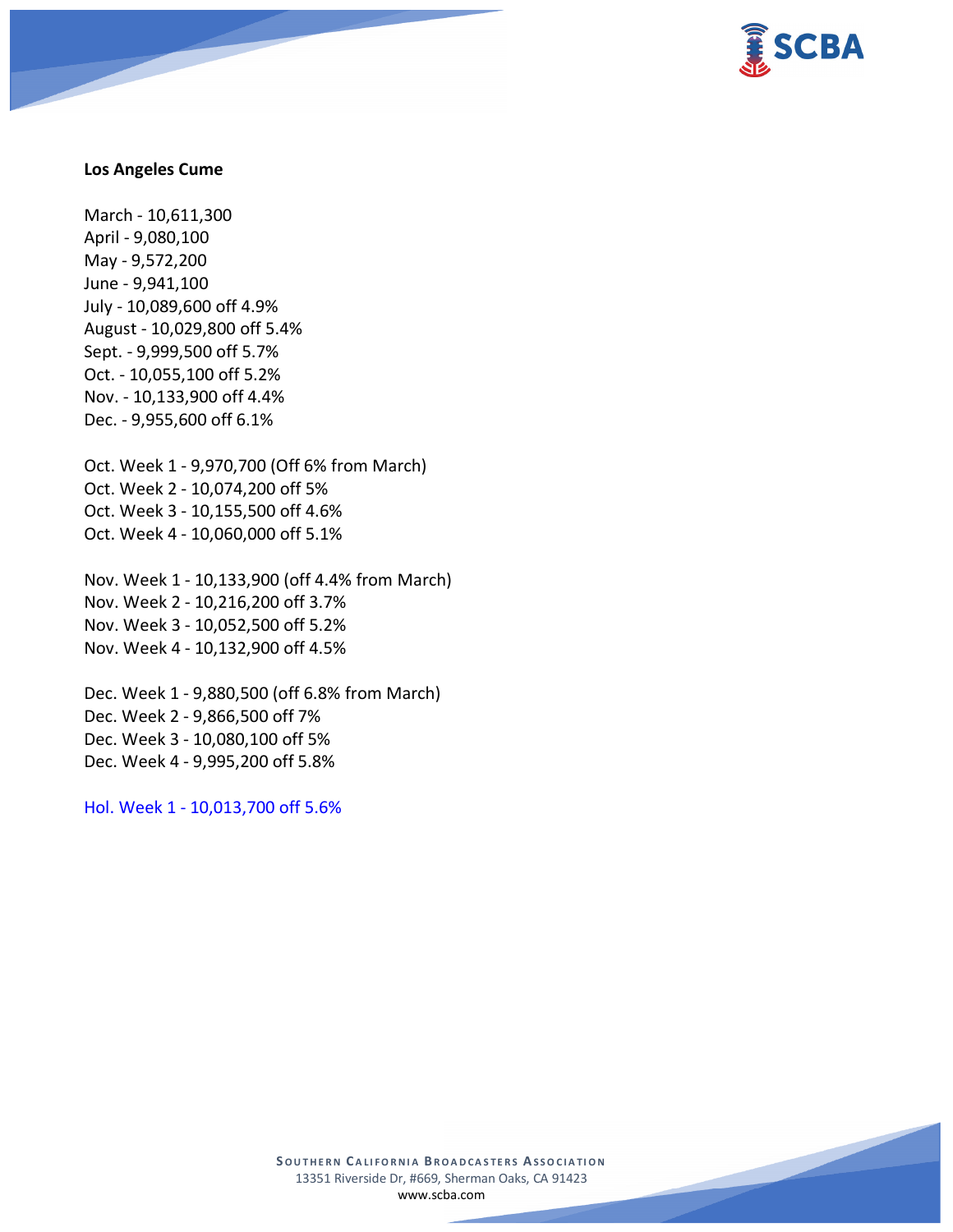

#### **Riverside/San Bernardino AQH**

March - 128,900 April - 96,200 May - 105,000 June - 115,100 July - 108,600 off 15.7% August - 109,400 off 15.1% Sept. - 102,100 off 20.7% Oct. - 106,000 off 17.7% Nov. - 105,600 off 18% Dec.- 108,200 off 16%

**NOTE: THIS IS FROM TAPSCAN AND INCLUDES THE METHODOLOGY CHANGES.** 

Oct. Week 1 - 104,600 (Off 18.8% from March) Oct. Week 2 - 104,600 off 18.8% Oct. Week 3 - 102,200 off 20.7% Oct. Week 4 - 101,000 off 21.6%

Nov Week 1 - 101,200 (off 21.4% from March) Nov. Week 2 - 100,000 off 22.4% Nov. Week 3 - 99,000 off 23.1% Nov. Week 4 - 106,500 off 17.3%

Dec. Week 1 - 105,400 (off 18.2% from March) Dec. Week 2 - 108,500 off 15.8% Dec. Week 3 - 109,200 off 15.2% Dec. Week 4 - 94,200 off 26.9% (Thanksgiving Week 11/26-12/2)

Hol. Week 1 - 98,200 off 23.8%

**NOTE: THE NOVEMBER AND LATER AQH WEEKLIES ABOVE ARE FROM PPM ANALYSIS TOOL AND DO NOT REFLECT THE METHODOLOGY CHANGES. THIS WILL CHANGE IN JANUARY.**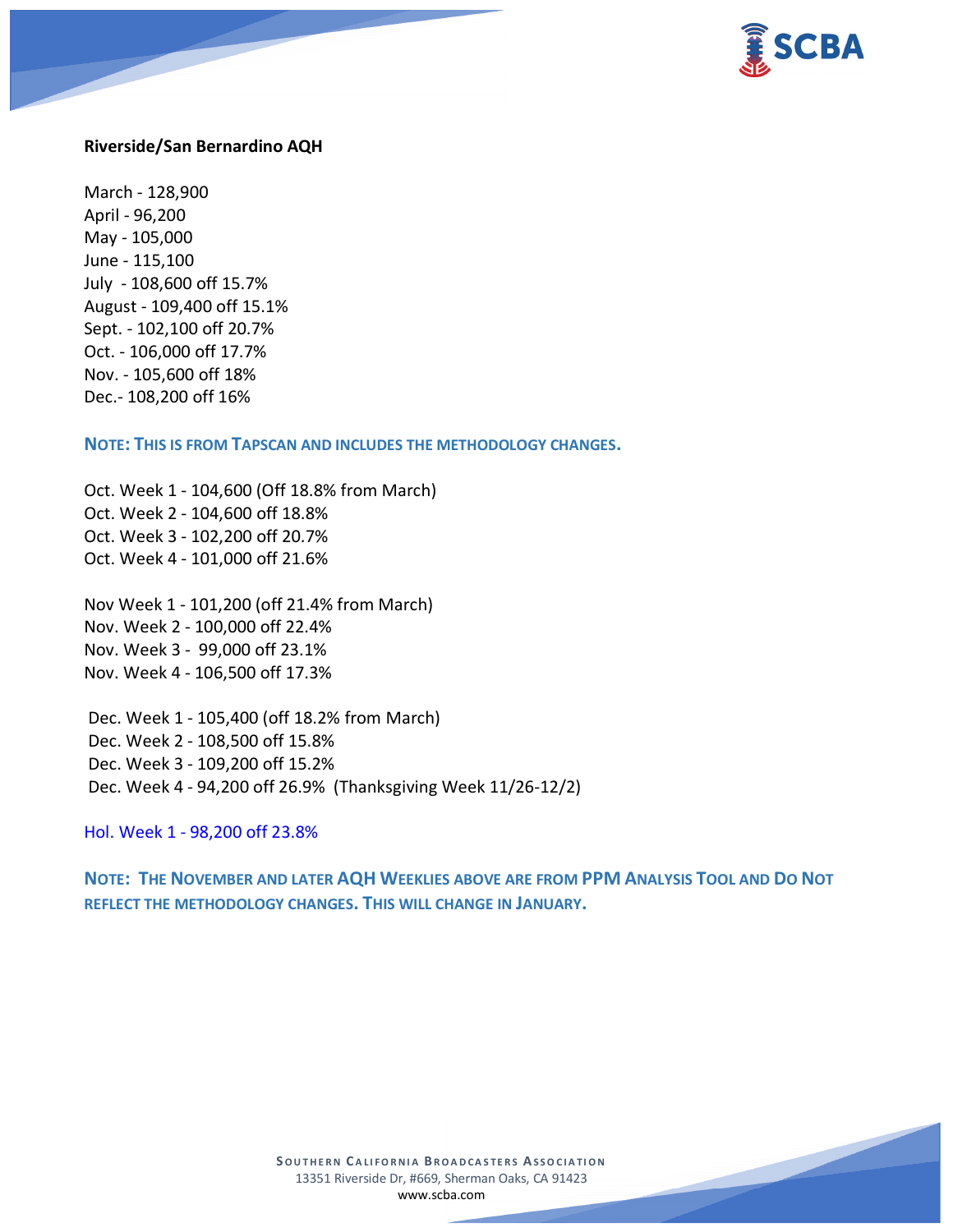

#### **Riverside/San Bernardino Cume**

March - 2,012,400 April - 1,727,400 May - 1,846,500 June - 1,924,800 July - 1,968,100 off 2.2% August - 1,948,500 off 3.1% Sept. - 1,909,800 off 5% Oct. - 1,891,200 off 6% Nov. - 1,901,700 off 5.5% Dec. - 1,920,900 off 4.5%

Oct. Week 1 - 1,916,000 (Off 4.7% from March) Oct. Week 2 - 1,889,200 off 6.1% Oct. Week 3 - 1,889,900 off 6% Oct. Week 4 - 1,869,700 off 7%

Nov. Week 1 - 1,883,100 (off 6.4% from March) Nov. Week 2 - 1,891,100 off 6% Nov. Week 3 - 1,902,800 off 5.4% Nov. Week 4 - 1,929,700 off 4.1%

Dec. Week 1 - 1,870,000 (off 7% from March) Dec. Week 2 - 1,933,600 off 3.9% Dec. Week 3 - 1,968,300 off 2.2% Dec. Week 4 - 1,911,700 off 5%

Hol. Week 1 - 1,886,700 off 6.2%

#### **San Diego AQH**

March - 142,700 April - 98,000 May - 109,400 June - 120,100 July - 126,000 August - 128,500 (off 10% from March) Sept. - 125,000 (off 12.4%) Oct. - 126,800 (off 11.1%) Nov. - 129,300 (off 9.4%) Dec. - 124,500 (off 12.8%)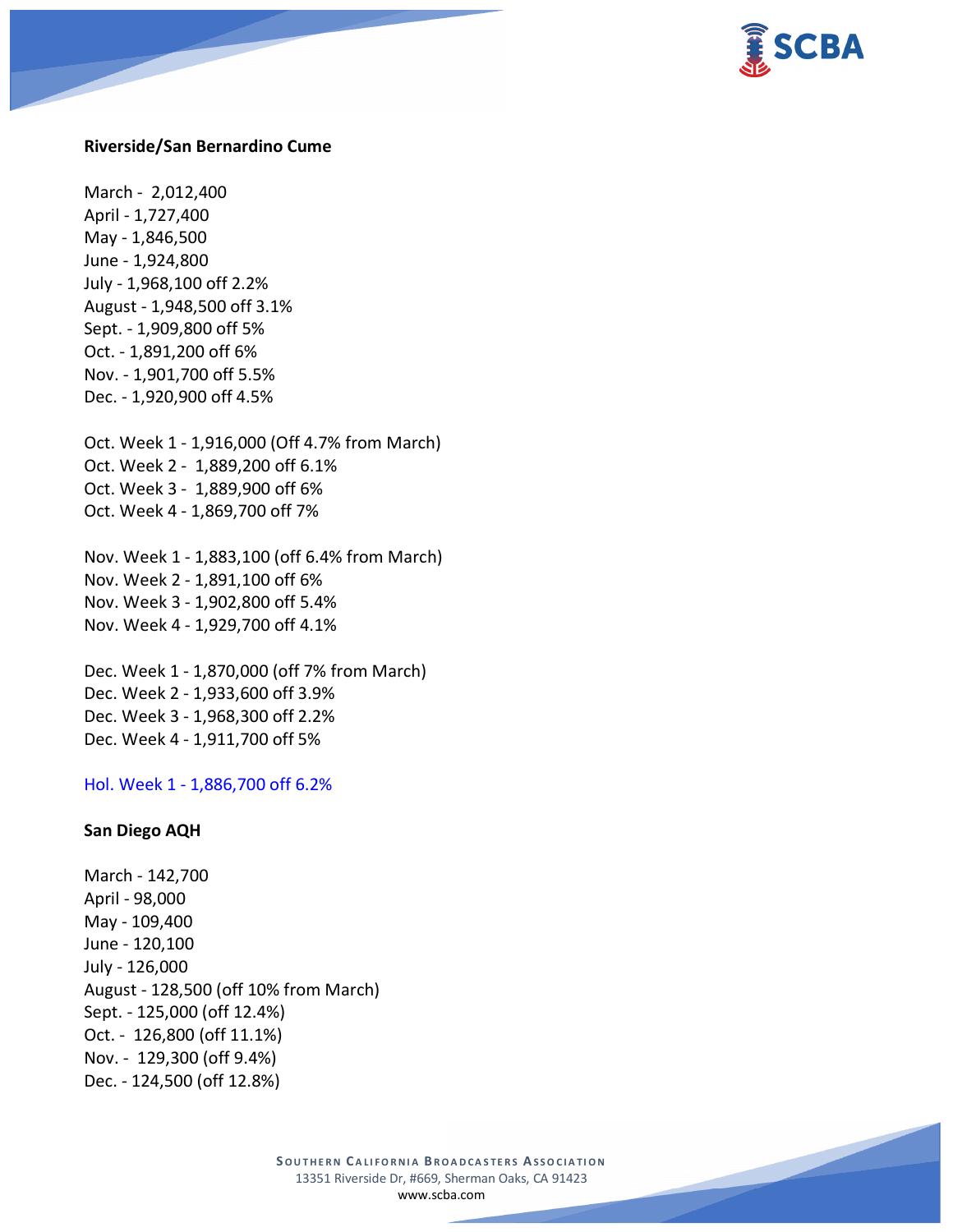

#### **NOTE: THIS IS FROM TAPSCAN AND INCLUDES THE METHODOLOGY CHANGES**

Oct. Week 1 - 124,400 (off 12.8% from March) Oct. Week 2 - 121,000 off 15.2% Oct. Week 3 - 118,800 off 16.7% Oct. Week 4 - 125,400 off 12.1% from March

Nov. Week 1 - 119,900 (off 16% from March) Nov. Week 2 - 121,700 off 14.6% Nov. Week 3 - 125,700 off 11.9% Nov. Week 4 - 127,800 off 10.4%

Dec. Week 1 - 118,500 (off 17.0% from March) Dec. Week 2 - 123,500 off 13.5% Dec. Week 3 - 124,900 off 12.5% Dec. Week 4 - 110,300 off 22.7% (Thanksgiving Week 11/26-12/2)

Hol. Week 1 - 120,300 off 15.7%

**NOTE: THE NOVEMBER AND LATER AQH WEEKLIES ABOVE ARE FROM PPM ANALYSIS TOOL AND DO NOT REFLECT THE METHODOLOGY CHANGES. THIS WILL CHANGE IN JANUARY.**

#### **San Diego Cume**

March - 2,549,000 April - 2,133,900 May - 2,303,400 June - 2,408,600 July - 2,438,900 August - 2,418,400 (off 5.1% from March) Sept. - 2,382,700 (off 6.5%) Oct. - 2,398,000 (off 5.9%) Nov. - 2,361,900 (off 7.3%) Dec. - 2,388,500 (off 6.3%)

Oct. Week 1 - 2,409,400 (Off 5.4% from March) Oct. Week 2 - 2,433,200 (off 4.5%) Oct. Week 3 - 2,403,400 (off 5.7%) Oct. Week 4 - 2,346,200 (off 8.0%)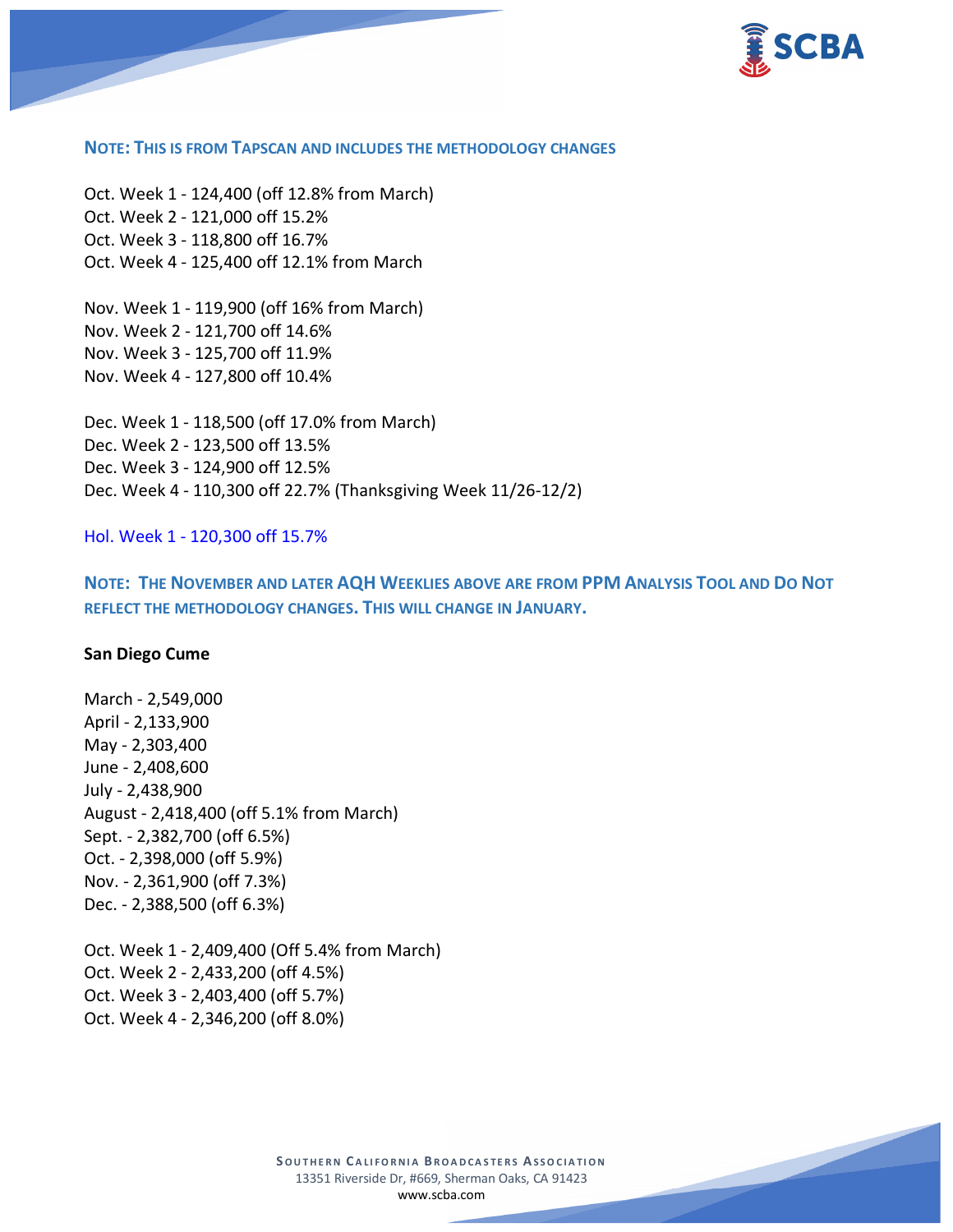

Nov. Week 1 - 2,324,800 (off 8.8% from March) Nov. Week 2 - 2,320,800 (off 9.0%) Nov. Week 3 - 2,408,500 (off 5.5%) Nov. Week 4 - 2,393,700 (off 6.1%)

Dec. Week 1 - 2,295,700 (off 9.9% from March) Dec. Week 2 - 2,430,700 (off 4.6%) Dec. Week 3 - 2,448,900 (off 3.9%) Dec. Week 4 - 2,378,500 (off 6.7%)

Hol. Week 1 - 2,414,800 (off 5.3%)

Next there is a cornucopia of worthwhile news and information under the tree for you to unwrap this week:

## **RESOURCES AND ARTICLES OF INTEREST TO SALES AND ADVERTISERS:**

**November Turns In Best Ad Month Of The Year, Fourth Consecutive Spending Gain** MediaPost December 23, 2020 [https://www.mediapost.com/publications/article/358936/november-turns-in-best-ad-month-of-the](https://www.mediapost.com/publications/article/358936/november-turns-in-best-ad-month-of-the-year-fourt.html)[year-fourt.html](https://www.mediapost.com/publications/article/358936/november-turns-in-best-ad-month-of-the-year-fourt.html)

**Apparel retailers continue to get hit hard by the pandemic Online sales will not make up for the losses at brick-and-mortar stores** eMarketer December 23, 2020 <https://www.emarketer.com/content/apparel-retailers-continue-hit-hard-by-pandemic?ecid=NL1014>

**Why Sonic Identity is Becoming so Important** Amplifi Media December 23, 2020 [https://www.amplifimedia.com/blogstein/2020/7/2/the-power-of-sonic](https://www.amplifimedia.com/blogstein/2020/7/2/the-power-of-sonic-identity?mc_cid=2553df31c2&mc_eid=30f6902dce)[identity?mc\\_cid=2553df31c2&mc\\_eid=30f6902dce](https://www.amplifimedia.com/blogstein/2020/7/2/the-power-of-sonic-identity?mc_cid=2553df31c2&mc_eid=30f6902dce)

**As Holiday Approaches, Retailers Turn Up Volume at Radio.** Inside Radio (Media Monitors) December 22, 2020 [http://www.insideradio.com/free/as-holiday-approaches-retailers-turn-up-volume-at](http://www.insideradio.com/free/as-holiday-approaches-retailers-turn-up-volume-at-radio/article_fae8afce-4430-11eb-b64f-57deabac2fef.html)[radio/article\\_fae8afce-4430-11eb-b64f-57deabac2fef.html](http://www.insideradio.com/free/as-holiday-approaches-retailers-turn-up-volume-at-radio/article_fae8afce-4430-11eb-b64f-57deabac2fef.html)

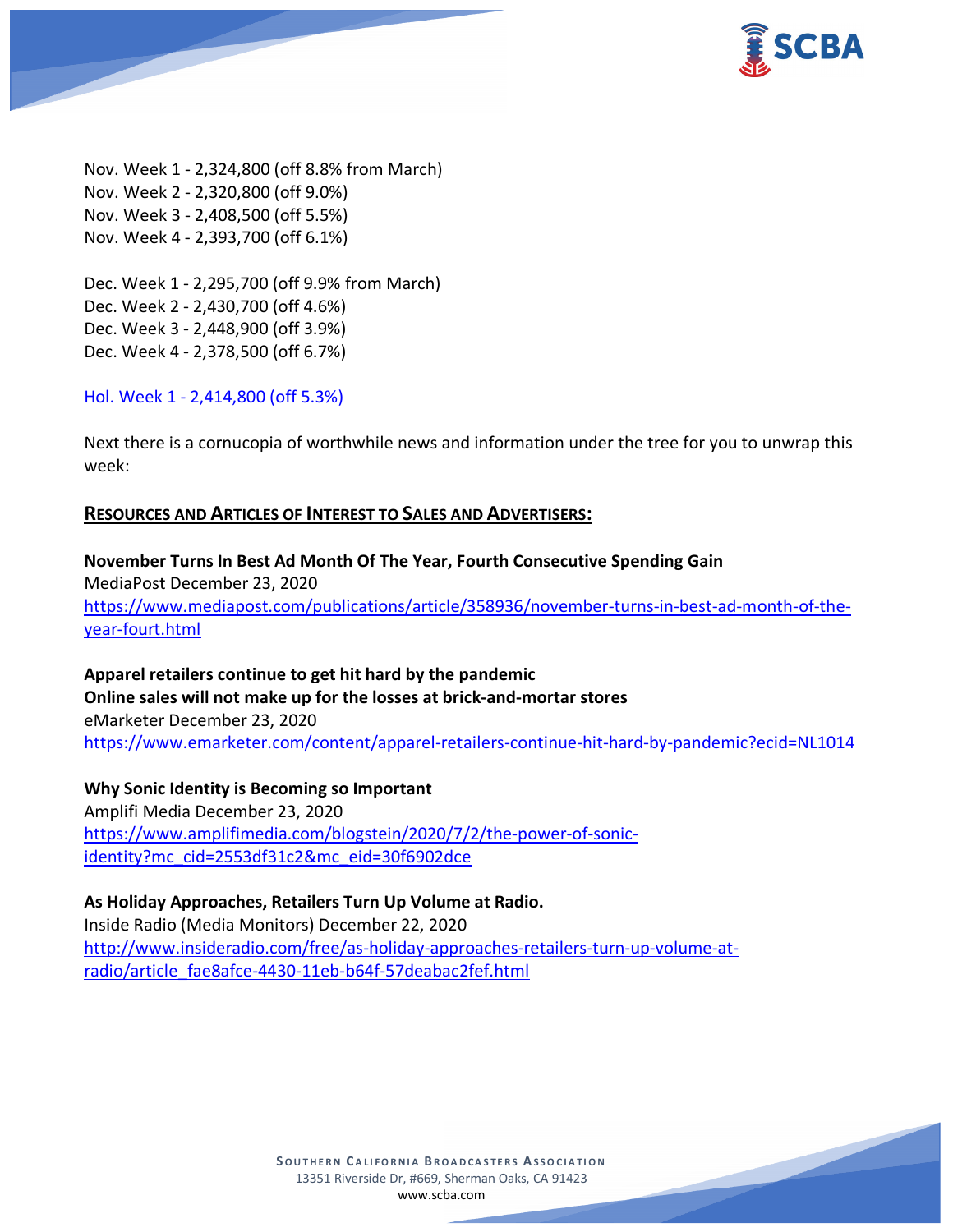

# **Deloitte: Holiday spending mostly flat to date** Chain Store Age December 21, 2020 [https://chainstoreage.com/deloitte-holiday-spending-mostly-flat](https://chainstoreage.com/deloitte-holiday-spending-mostly-flat-date?oly_enc_id=8319H4585489H7M&utm_source=omeda&utm_medium=email&utm_campaign=NL_CSA+Day+Breaker&utm_keyword=)[date?oly\\_enc\\_id=8319H4585489H7M&utm\\_source=omeda&utm\\_medium=email&utm\\_campaign=NL](https://chainstoreage.com/deloitte-holiday-spending-mostly-flat-date?oly_enc_id=8319H4585489H7M&utm_source=omeda&utm_medium=email&utm_campaign=NL_CSA+Day+Breaker&utm_keyword=) [\\_CSA+Day+Breaker&utm\\_keyword=](https://chainstoreage.com/deloitte-holiday-spending-mostly-flat-date?oly_enc_id=8319H4585489H7M&utm_source=omeda&utm_medium=email&utm_campaign=NL_CSA+Day+Breaker&utm_keyword=)

## **Advertisers: Evaluating Budgets And Online Ads Transparency**

Forbes December 21, 2020 [https://www.forbes.com/sites/forbesbusinesscouncil/2020/12/21/advertisers-evaluating-budgets](https://www.forbes.com/sites/forbesbusinesscouncil/2020/12/21/advertisers-evaluating-budgets-and-online-ads-transparency/?sh=3dd4e2ae2144)[and-online-ads-transparency/?sh=3dd4e2ae2144](https://www.forbes.com/sites/forbesbusinesscouncil/2020/12/21/advertisers-evaluating-budgets-and-online-ads-transparency/?sh=3dd4e2ae2144)

**The Light At The End Of The Tunnel** Radio Ink December 22, 202 [https://radioink.com/2020/12/22/the-light-at-the-end-of-the](https://radioink.com/2020/12/22/the-light-at-the-end-of-the-tunnel/?vgo_ee=g4MdIIvetgiR1mkR7kijJ4BI1h38V58Ke8bVrp%2FmcsM%3D)[tunnel/?vgo\\_ee=g4MdIIvetgiR1mkR7kijJ4BI1h38V58Ke8bVrp%2FmcsM%3D](https://radioink.com/2020/12/22/the-light-at-the-end-of-the-tunnel/?vgo_ee=g4MdIIvetgiR1mkR7kijJ4BI1h38V58Ke8bVrp%2FmcsM%3D)

# **Radio Plays a Key Role in Amplifying Brand Purpose The medium is a major linchpin for cultivating relationships and serving communities** ANA (RAB) December 21, 2020 [https://www.ana.net/magazines/show/id/forward-2020-12-rab-leading-with](https://www.ana.net/magazines/show/id/forward-2020-12-rab-leading-with-purpose?st3=201221mktg360non&utm_source=informz&utm_medium=email&utm_campaign=201221mktg360non&_zs=FANij1&_zl=tjVJ7)[purpose?st3=201221mktg360non&utm\\_source=informz&utm\\_medium=email&utm\\_campaign=20122](https://www.ana.net/magazines/show/id/forward-2020-12-rab-leading-with-purpose?st3=201221mktg360non&utm_source=informz&utm_medium=email&utm_campaign=201221mktg360non&_zs=FANij1&_zl=tjVJ7) [1mktg360non&\\_zs=FANij1&\\_zl=tjVJ7](https://www.ana.net/magazines/show/id/forward-2020-12-rab-leading-with-purpose?st3=201221mktg360non&utm_source=informz&utm_medium=email&utm_campaign=201221mktg360non&_zs=FANij1&_zl=tjVJ7)

# **How Radio Can Capitalize On Listener's New Year Resolutions** Radio+Television Business Report December 21, 2020 <https://www.rbr.com/how-radio-can-capitalize-on-listeners-new-year-resolutions/?event=login>

**SMBs Face Long Road to Recovery in 2021** StreetFight December 21, 2020 <https://streetfightmag.com/2020/12/21/smbs-face-long-road-to-recovery-in-2021/#.X-KNTOlKhTY>

# '**The biggest conversation I'm having': Media buyers say advertisers are actively pushing to diversify away from Facebook**

DIGIDAY December 21, 2020 [https://digiday.com/marketing/media-buyers-say-advertisers-are-actively-pushing-to-diversify-away](https://digiday.com/marketing/media-buyers-say-advertisers-are-actively-pushing-to-diversify-away-from-facebook/)[from-facebook/](https://digiday.com/marketing/media-buyers-say-advertisers-are-actively-pushing-to-diversify-away-from-facebook/)

**Kantar: Retail holiday advertising down from 2019 — here's who cut back the most** Chain Store Age (Kantar) December 21, 2020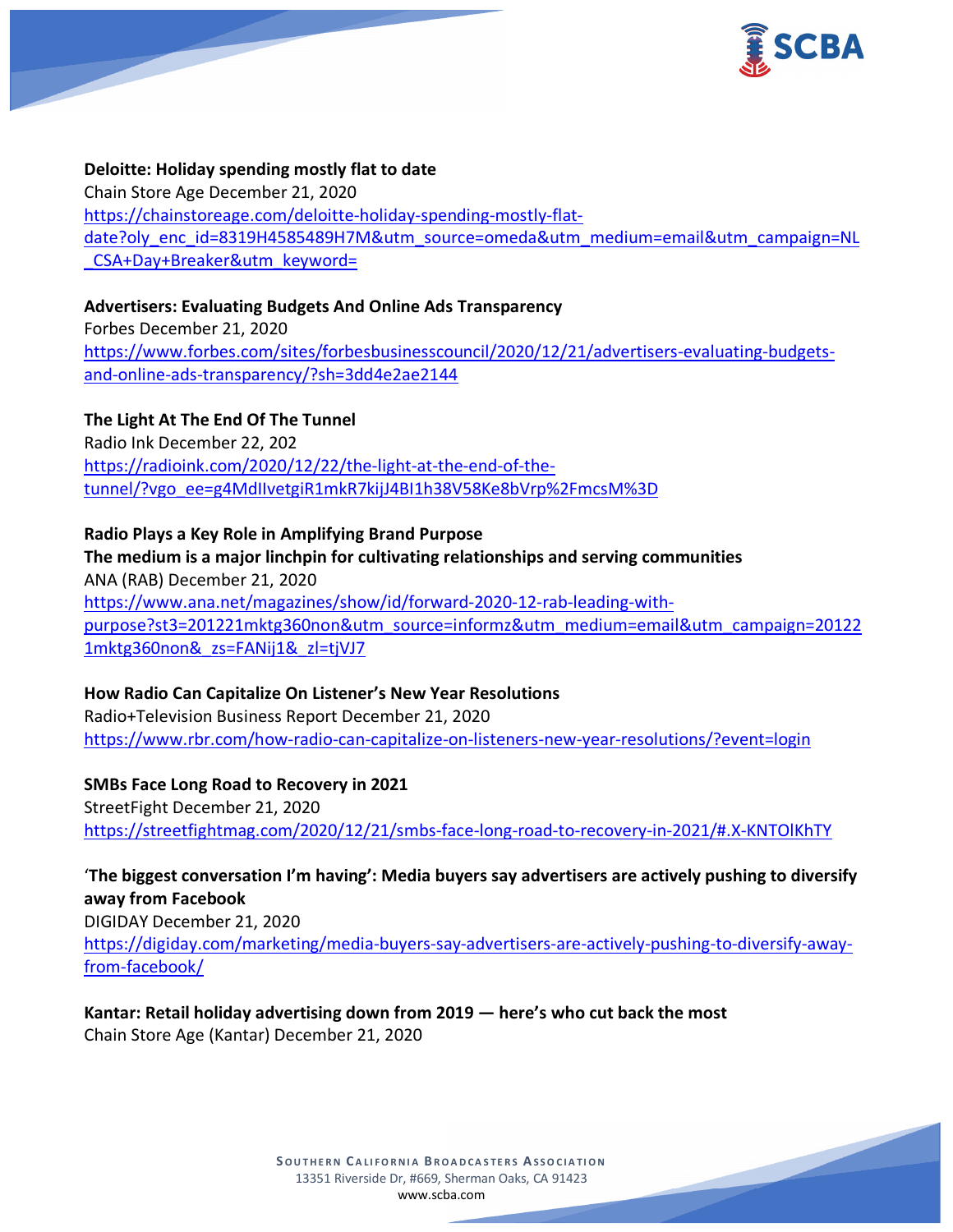

[https://chainstoreage.com/kantar-retail-holiday-advertising-down-2019-heres-who-cut-back](https://chainstoreage.com/kantar-retail-holiday-advertising-down-2019-heres-who-cut-back-most?oly_enc_id=8319H4585489H7M&utm_source=omeda&utm_medium=email&utm_campaign=NL_CSA+Day+Breaker&utm_keyword=)[most?oly\\_enc\\_id=8319H4585489H7M&utm\\_source=omeda&utm\\_medium=email&utm\\_campaign=NL](https://chainstoreage.com/kantar-retail-holiday-advertising-down-2019-heres-who-cut-back-most?oly_enc_id=8319H4585489H7M&utm_source=omeda&utm_medium=email&utm_campaign=NL_CSA+Day+Breaker&utm_keyword=) [\\_CSA+Day+Breaker&utm\\_keyword=](https://chainstoreage.com/kantar-retail-holiday-advertising-down-2019-heres-who-cut-back-most?oly_enc_id=8319H4585489H7M&utm_source=omeda&utm_medium=email&utm_campaign=NL_CSA+Day+Breaker&utm_keyword=)

# **New Normal, New Consumers**

Radio Ink December 21, 2020 [https://radioink.com/2020/12/21/new-normal-new](https://radioink.com/2020/12/21/new-normal-new-consumers/?vgo_ee=g4MdIIvetgiR1mkR7kijJ4BI1h38V58Ke8bVrp%2FmcsM%3D)[consumers/?vgo\\_ee=g4MdIIvetgiR1mkR7kijJ4BI1h38V58Ke8bVrp%2FmcsM%3D](https://radioink.com/2020/12/21/new-normal-new-consumers/?vgo_ee=g4MdIIvetgiR1mkR7kijJ4BI1h38V58Ke8bVrp%2FmcsM%3D)

**The Ad Platform: What to expect for mobile ads in 2021** eMarketer December 16, 2020 [https://www.emarketer.com/content/podcast-the-ad-platform-what-expect-mobile-ads-](https://www.emarketer.com/content/podcast-the-ad-platform-what-expect-mobile-ads-2021?ecid=NL1009)[2021?ecid=NL1009](https://www.emarketer.com/content/podcast-the-ad-platform-what-expect-mobile-ads-2021?ecid=NL1009)

**Key Skills Every Sales Manager Needs** SalesFuel December 19, 2020 <https://salesfuel.com/key-skills-every-sales-manager-needs/>

# **That Year-End Sale Can Happen With These Tips**

SalesFuel December 19, 2020 <https://salesfuel.com/that-year-end-sale-can-happen-with-these-tips/>

**End-Of-Year Selling Tasks To Do NOW** SalesFuel December 19, 2020 <https://salesfuel.com/end-of-year-selling-tasks-to-do-now/>

## **U.S. remains biggest retail market; widens lead against China despite COVID-19**

Chain Store Age December 19, 2020 [https://chainstoreage.com/us-remains-biggest-retail-market-widens-lead-against-china-despite-covid-](https://chainstoreage.com/us-remains-biggest-retail-market-widens-lead-against-china-despite-covid-19?oly_enc_id=8319H4585489H7M&utm_source=omeda&utm_medium=email&utm_campaign=NL_CSA+Weekend+Update&utm_keyword=)[19?oly\\_enc\\_id=8319H4585489H7M&utm\\_source=omeda&utm\\_medium=email&utm\\_campaign=NL\\_C](https://chainstoreage.com/us-remains-biggest-retail-market-widens-lead-against-china-despite-covid-19?oly_enc_id=8319H4585489H7M&utm_source=omeda&utm_medium=email&utm_campaign=NL_CSA+Weekend+Update&utm_keyword=) [SA+Weekend+Update&utm\\_keyword=](https://chainstoreage.com/us-remains-biggest-retail-market-widens-lead-against-china-despite-covid-19?oly_enc_id=8319H4585489H7M&utm_source=omeda&utm_medium=email&utm_campaign=NL_CSA+Weekend+Update&utm_keyword=)

**Here Are 2020's Top Radio Advertisers, Based On Veritonic Spot Testing.** Inside Radio (Veritonic) December 18, 2020 [http://www.insideradio.com/free/here-are-2020-s-top-radio-advertisers-based-on-veritonic-spot](http://www.insideradio.com/free/here-are-2020-s-top-radio-advertisers-based-on-veritonic-spot-testing/article_50de7270-4110-11eb-bcd8-9b09a0ef5f48.html)[testing/article\\_50de7270-4110-11eb-bcd8-9b09a0ef5f48.html](http://www.insideradio.com/free/here-are-2020-s-top-radio-advertisers-based-on-veritonic-spot-testing/article_50de7270-4110-11eb-bcd8-9b09a0ef5f48.html)

**Survey: Consumers are unhappy with online shopping** Chain Store Age December 16, 2020 [https://chainstoreage.com/survey-consumers-are-unhappy-online](https://chainstoreage.com/survey-consumers-are-unhappy-online-shopping?oly_enc_id=8319H4585489H7M&utm_source=omeda&utm_medium=email&utm_campaign=NL_CSA+Day+Breaker&utm_keyword=)[shopping?oly\\_enc\\_id=8319H4585489H7M&utm\\_source=omeda&utm\\_medium=email&utm\\_campaign](https://chainstoreage.com/survey-consumers-are-unhappy-online-shopping?oly_enc_id=8319H4585489H7M&utm_source=omeda&utm_medium=email&utm_campaign=NL_CSA+Day+Breaker&utm_keyword=) [=NL\\_CSA+Day+Breaker&utm\\_keyword=](https://chainstoreage.com/survey-consumers-are-unhappy-online-shopping?oly_enc_id=8319H4585489H7M&utm_source=omeda&utm_medium=email&utm_campaign=NL_CSA+Day+Breaker&utm_keyword=)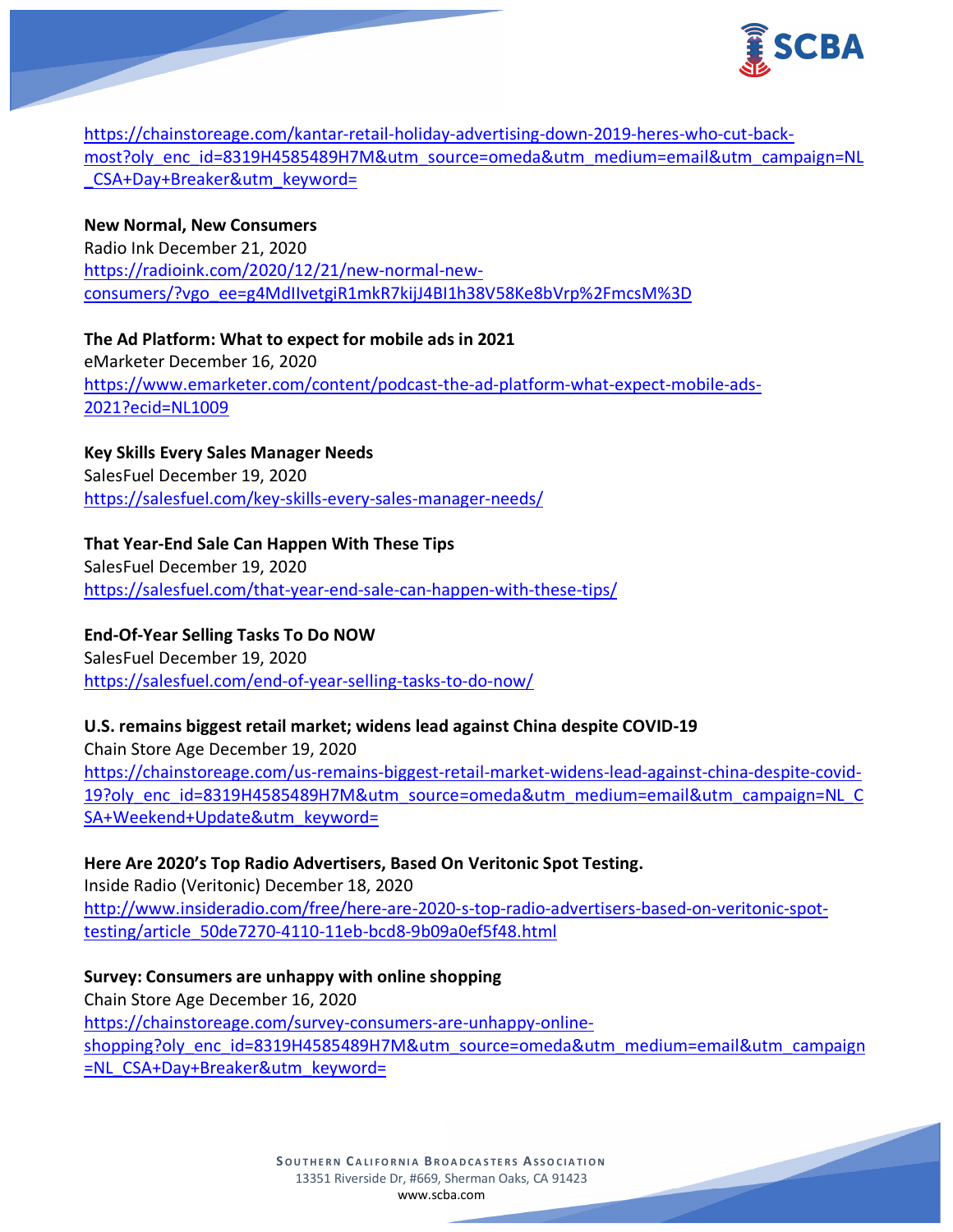

**Heading Into 2021, Auto Industry Showing 'Very Consistent Growth Pattern.'** Inside Radio (J.D. Power) December 17, 2020 [http://www.insideradio.com/free/heading-into-2021-auto-industry-showing-very-consistent-growth](http://www.insideradio.com/free/heading-into-2021-auto-industry-showing-very-consistent-growth-pattern/article_2ee48de8-4049-11eb-a664-cfdee1bf883e.html)[pattern/article\\_2ee48de8-4049-11eb-a664-cfdee1bf883e.html](http://www.insideradio.com/free/heading-into-2021-auto-industry-showing-very-consistent-growth-pattern/article_2ee48de8-4049-11eb-a664-cfdee1bf883e.html)

**Magellan: Bank of America, McDonald's Were November's Podcast Ad Movers.** Inside Radio (Magellan AI) December 17, 2020 [http://www.insideradio.com/free/magellan-bank-of-america-mcdonald-s-were-november-s-podcast](http://www.insideradio.com/free/magellan-bank-of-america-mcdonald-s-were-november-s-podcast-ad-movers/article_2ac361e0-40b1-11eb-b4fd-ab4b1f8e84b6.html)[ad-movers/article\\_2ac361e0-40b1-11eb-b4fd-ab4b1f8e84b6.html](http://www.insideradio.com/free/magellan-bank-of-america-mcdonald-s-were-november-s-podcast-ad-movers/article_2ac361e0-40b1-11eb-b4fd-ab4b1f8e84b6.html)

**Radio Is the Roadmap to Budget-Conscious New-Vehicle Buyers.** Inside Radio (Cox Automotive) December 17, 2020 [http://www.insideradio.com/free/radio-is-the-roadmap-to-budget-conscious-new-vehicle](http://www.insideradio.com/free/radio-is-the-roadmap-to-budget-conscious-new-vehicle-buyers/article_89a9bdb2-4048-11eb-b6e5-ffe9ae2d1460.html)[buyers/article\\_89a9bdb2-4048-11eb-b6e5-ffe9ae2d1460.html](http://www.insideradio.com/free/radio-is-the-roadmap-to-budget-conscious-new-vehicle-buyers/article_89a9bdb2-4048-11eb-b6e5-ffe9ae2d1460.html)

# **RESOURCES AND ARTICLES OF INTEREST TO MANAGERS FOR PLANNING AND FORECASTING:**

**Congress Sets Aside \$75 Million For Vaccine Education Campaign.** Inside Radio December 23, 2020 [http://www.insideradio.com/free/congress-sets-aside-75-million-for-vaccine-education](http://www.insideradio.com/free/congress-sets-aside-75-million-for-vaccine-education-campaign/article_ca5d9762-44f2-11eb-87a2-f746c9af1f03.html)[campaign/article\\_ca5d9762-44f2-11eb-87a2-f746c9af1f03.html](http://www.insideradio.com/free/congress-sets-aside-75-million-for-vaccine-education-campaign/article_ca5d9762-44f2-11eb-87a2-f746c9af1f03.html)

**Radio Versus the Duopoly: The 2x Equation. Top Five Media in 2021 Total Ad Spend \$137.5 Billion** BIA Advisory Services December 23, 2021 <http://blog.biakelsey.com/index.php/2020/12/22/radio-versus-the-duopoly-the-2x-equation/>

**In '21, Broadcasters Need New Revenue Ideas** TVNewsCheck December 23, 2021 <https://tvnewscheck.com/article/top-news/257317/in-21-broadcasters-need-new-revenue-ideas/>

# **Was November Too Early For Christmas Format? Latest Ratings Have The Answer.**

Inside Radio (Nielsen) December 23, 2020

[http://www.insideradio.com/free/was-november-too-early-for-christmas-format-latest-ratings-have](http://www.insideradio.com/free/was-november-too-early-for-christmas-format-latest-ratings-have-the-answer/article_036e10c2-44f3-11eb-8c47-f70b73f8f209.html)[the-answer/article\\_036e10c2-44f3-11eb-8c47-f70b73f8f209.html](http://www.insideradio.com/free/was-november-too-early-for-christmas-format-latest-ratings-have-the-answer/article_036e10c2-44f3-11eb-8c47-f70b73f8f209.html)

**Podcasting Is Exploding. How Do You Know If It's Right For Your Brand?**

Forbes December 22, 2020

[https://www.forbes.com/sites/forbescommunicationscouncil/2020/12/22/podcasting-is-exploding](https://www.forbes.com/sites/forbescommunicationscouncil/2020/12/22/podcasting-is-exploding-how-do-you-know-if-its-right-for-your-brand/?sh=4b1ea5314908)[how-do-you-know-if-its-right-for-your-brand/?sh=4b1ea5314908](https://www.forbes.com/sites/forbescommunicationscouncil/2020/12/22/podcasting-is-exploding-how-do-you-know-if-its-right-for-your-brand/?sh=4b1ea5314908)

> **S OUTHERN C ALIFORNIA B ROADCASTERS ASSOCIATION** 13351 Riverside Dr, #669, Sherman Oaks, CA 91423 [www.scba.com](http://www.scba.com/)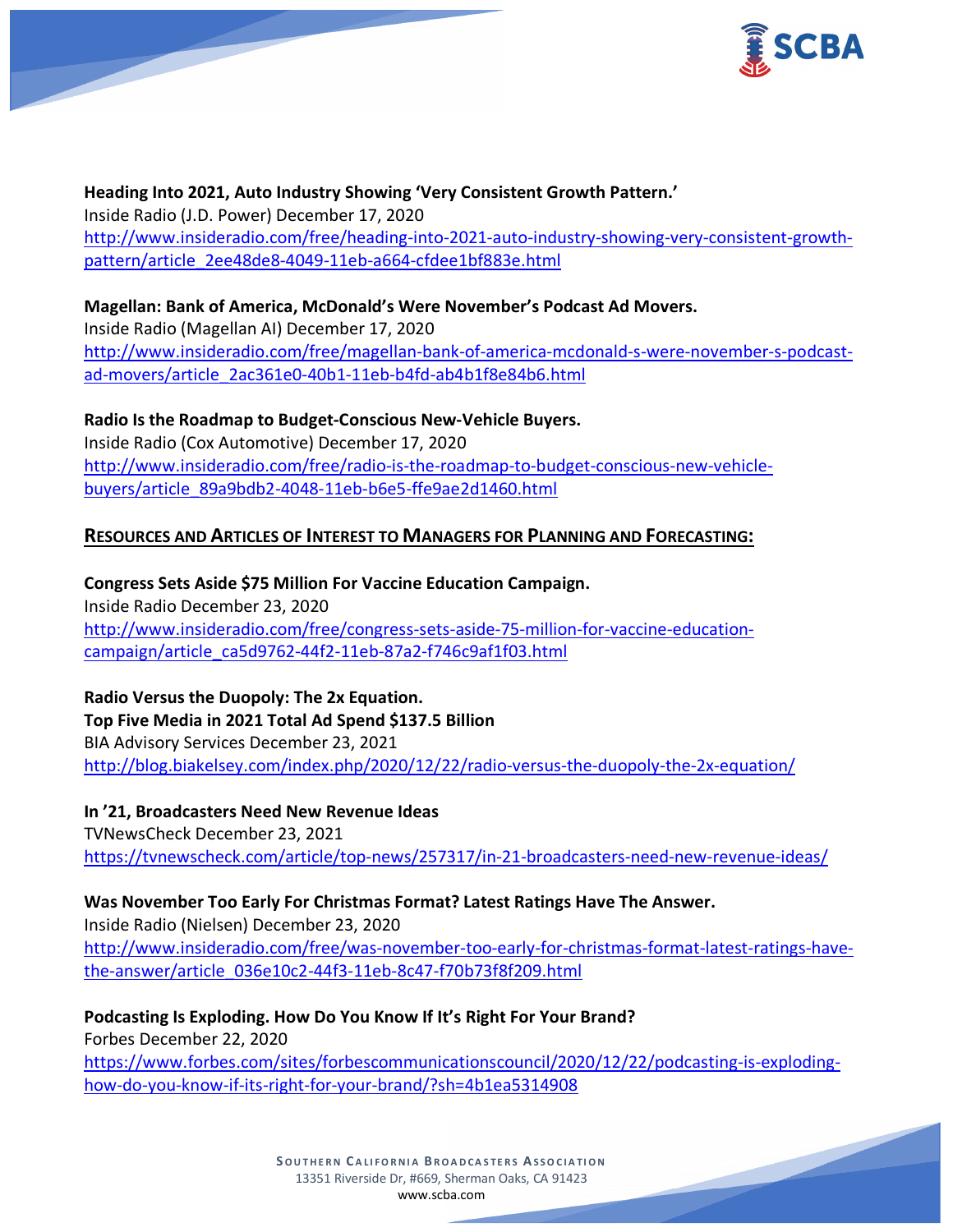

## **New COVID-19 Stimulus Package Expands Broadcaster Support**

TV Technology December 22, 2020 <https://www.tvtechnology.com/news/new-covid-19-stimulus-package-expands-broadcaster-support>

### **COVID Relief Package To Help A Strong Radio Partner: Live Entertainment Venues.**

Inside Radio December 22, 2020 [http://www.insideradio.com/free/covid-relief-package-to-help-a-strong-radio-partner-live](http://www.insideradio.com/free/covid-relief-package-to-help-a-strong-radio-partner-live-entertainment-venues/article_d499ef82-449d-11eb-8fa2-2360623ea155.html)[entertainment-venues/article\\_d499ef82-449d-11eb-8fa2-2360623ea155.html](http://www.insideradio.com/free/covid-relief-package-to-help-a-strong-radio-partner-live-entertainment-venues/article_d499ef82-449d-11eb-8fa2-2360623ea155.html)

**Public Broadcasters Get Shot In The Arm From COVID Relief Bill.** Inside Radio December 22, 2020 [http://www.insideradio.com/free/public-broadcasters-get-shot-in-the-arm-from-covid-relief](http://www.insideradio.com/free/public-broadcasters-get-shot-in-the-arm-from-covid-relief-bill/article_18ce0c50-4472-11eb-b333-3fd504b3a6bb.html)[bill/article\\_18ce0c50-4472-11eb-b333-3fd504b3a6bb.html](http://www.insideradio.com/free/public-broadcasters-get-shot-in-the-arm-from-covid-relief-bill/article_18ce0c50-4472-11eb-b333-3fd504b3a6bb.html)

# **Outgoing FCC Chairman Pai Calls for Modernization of Media Ownership Rules – Audio Competition Issues for the New FCC To Consider**

Broadcast Law Blog (David Oxenford) December 22, 2020 [https://www.broadcastlawblog.com/2020/12/articles/outgoing-fcc-chairman-pai-calls-for](https://www.broadcastlawblog.com/2020/12/articles/outgoing-fcc-chairman-pai-calls-for-modernization-of-media-ownership-rules-audio-competition-issues-for-the-new-fcc-to-consider/)[modernization-of-media-ownership-rules-audio-competition-issues-for-the-new-fcc-to-consider/](https://www.broadcastlawblog.com/2020/12/articles/outgoing-fcc-chairman-pai-calls-for-modernization-of-media-ownership-rules-audio-competition-issues-for-the-new-fcc-to-consider/)

### **7 Takeaways From Ad Age's 'Marketing Fact Pack 2021.**

Inside Radio December 22, 2020 [http://www.insideradio.com/free/7-takeaways-from-ad-age-s-marketing-fact-pack-](http://www.insideradio.com/free/7-takeaways-from-ad-age-s-marketing-fact-pack-2021/article_45d322b2-4431-11eb-a043-678b88ea8414.html)[2021/article\\_45d322b2-4431-11eb-a043-678b88ea8414.html](http://www.insideradio.com/free/7-takeaways-from-ad-age-s-marketing-fact-pack-2021/article_45d322b2-4431-11eb-a043-678b88ea8414.html)

## **Study: Artificial Fan Noise Increases Ad Receptivity For Live Sports Broadcasts.**

Inside Radio (MARU/Matchbox) December 22, 2020 [http://www.insideradio.com/free/study-artificial-fan-noise-increases-ad-receptivity-for-live-sports](http://www.insideradio.com/free/study-artificial-fan-noise-increases-ad-receptivity-for-live-sports-broadcasts/article_a87e1188-4431-11eb-881c-079c9dffc5c1.html)[broadcasts/article\\_a87e1188-4431-11eb-881c-079c9dffc5c1.html](http://www.insideradio.com/free/study-artificial-fan-noise-increases-ad-receptivity-for-live-sports-broadcasts/article_a87e1188-4431-11eb-881c-079c9dffc5c1.html)

## **What 2020 taught the 4A's Marla Kaplowitz: 'There is no growth without change'**

The Drum December 18, 2020 [https://www.thedrum.com/opinion/2020/12/18/what-2020-taught-the-4as-marla-kaplowitz-there-no](https://www.thedrum.com/opinion/2020/12/18/what-2020-taught-the-4as-marla-kaplowitz-there-no-growth-without-change)[growth-without-change](https://www.thedrum.com/opinion/2020/12/18/what-2020-taught-the-4as-marla-kaplowitz-there-no-growth-without-change)

**Radio's Friend, The Smart Speaker, Helps Fuel Overall Smart Home.** Inside Radio December 21, 2020 [http://www.insideradio.com/free/radio-s-friend-the-smart-speaker-helps-fuel-overall-smart](http://www.insideradio.com/free/radio-s-friend-the-smart-speaker-helps-fuel-overall-smart-home/article_08f973d0-4366-11eb-b8c5-7fa31acce3b5.html)[home/article\\_08f973d0-4366-11eb-b8c5-7fa31acce3b5.html](http://www.insideradio.com/free/radio-s-friend-the-smart-speaker-helps-fuel-overall-smart-home/article_08f973d0-4366-11eb-b8c5-7fa31acce3b5.html)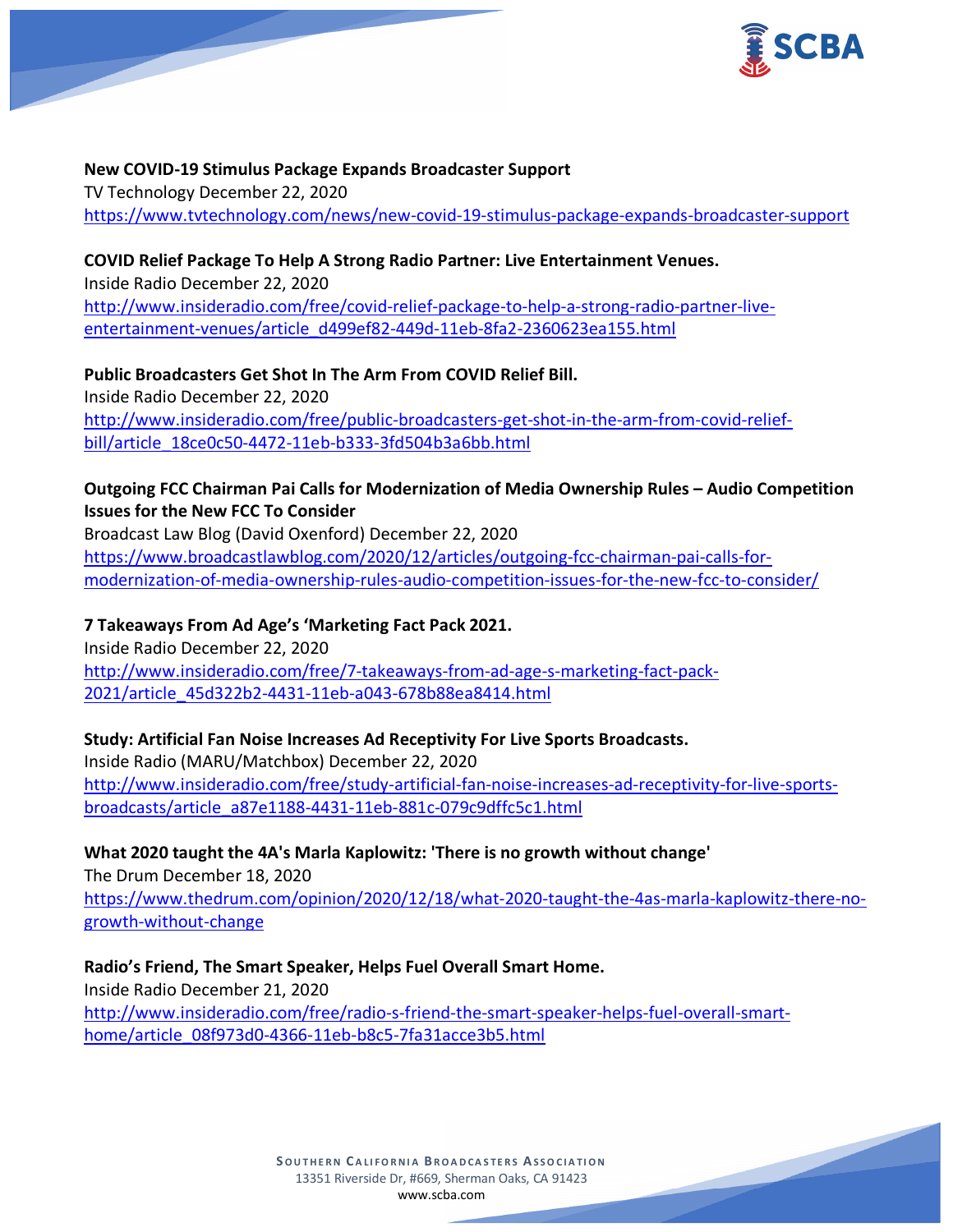

**'We have to get this off our books': TV networks' debts to advertisers are piling up** DIGIDAY December 21, 2020 <https://digiday.com/future-of-tv/tv-networks-debts-to-advertisers-are-piling-up/>

**What Word Best Describes 2020 In Marketing? 'Pivot,' Says ANA.** Inside Radio (ANA) December 21, 2020 [http://www.insideradio.com/free/what-word-best-describes-2020-in-marketing-pivot-says](http://www.insideradio.com/free/what-word-best-describes-2020-in-marketing-pivot-says-ana/article_5176495e-4365-11eb-a094-ef3932d96552.html)[ana/article\\_5176495e-4365-11eb-a094-ef3932d96552.html](http://www.insideradio.com/free/what-word-best-describes-2020-in-marketing-pivot-says-ana/article_5176495e-4365-11eb-a094-ef3932d96552.html)

**Business Research for Business Leaders: 10 Most Popular Stories of 2020** Harvard Business School December 21, 2020 [https://hbswk.hbs.edu/item/10-most-popular-stories-of-2020?cid=spmailing-32880538-](https://hbswk.hbs.edu/item/10-most-popular-stories-of-2020?cid=spmailing-32880538-WK%20Newsletter%20-%20One-Off%20Mailing%2012-21-20%20(1)-December%2021,%202020) [WK%20Newsletter%20-%20One-Off%20Mailing%2012-21-20%20\(1\)-December%2021,%202020](https://hbswk.hbs.edu/item/10-most-popular-stories-of-2020?cid=spmailing-32880538-WK%20Newsletter%20-%20One-Off%20Mailing%2012-21-20%20(1)-December%2021,%202020)

# **Digital Advertisers Create Stronger Engagement, Personalization & Transparency By Leveraging First-Party Data**

Digital Advertising News December 19, 2020 <https://insights.digitalmediasolutions.com/analytics/best-of-first-party-data>

# **Edison Research's 10 for '20: Research Findings That Rocked The Audio World In 2020.**

Edison Research December 18, 2020 <https://www.edisonresearch.com/edison-researchs-10-for-20/>

# **The Changing Face Of Podcasters Is Attracting More Diverse Audiences.**

Inside Radio (Nielsen) December 18, 2020 [http://www.insideradio.com/free/the-changing-face-of-podcasters-is-attracting-more-diverse](http://www.insideradio.com/free/the-changing-face-of-podcasters-is-attracting-more-diverse-audiences/article_6801ec06-4111-11eb-8e1b-d7d19340c0fd.html)[audiences/article\\_6801ec06-4111-11eb-8e1b-d7d19340c0fd.html](http://www.insideradio.com/free/the-changing-face-of-podcasters-is-attracting-more-diverse-audiences/article_6801ec06-4111-11eb-8e1b-d7d19340c0fd.html)

# **Local TV Advertising Will See a Strong Recovery in 2021**

BIA Advisory Services December 17, 2020 [http://blog.biakelsey.com/index.php/2020/12/17/local-tv-advertising-will-see-a-strong-recovery-in-](http://blog.biakelsey.com/index.php/2020/12/17/local-tv-advertising-will-see-a-strong-recovery-in-2021/)[2021/](http://blog.biakelsey.com/index.php/2020/12/17/local-tv-advertising-will-see-a-strong-recovery-in-2021/)

# **Radio Is Experiencing Its Most Challenging Period**

Radio Ink (Randy Michaels) December 17, 2020 [https://radioink.com/2020/12/17/radio-is-experiencing-its-most-challenging](https://radioink.com/2020/12/17/radio-is-experiencing-its-most-challenging-period/?vgo_ee=g4MdIIvetgiR1mkR7kijJ4BI1h38V58Ke8bVrp%2FmcsM%3D)[period/?vgo\\_ee=g4MdIIvetgiR1mkR7kijJ4BI1h38V58Ke8bVrp%2FmcsM%3D](https://radioink.com/2020/12/17/radio-is-experiencing-its-most-challenging-period/?vgo_ee=g4MdIIvetgiR1mkR7kijJ4BI1h38V58Ke8bVrp%2FmcsM%3D)